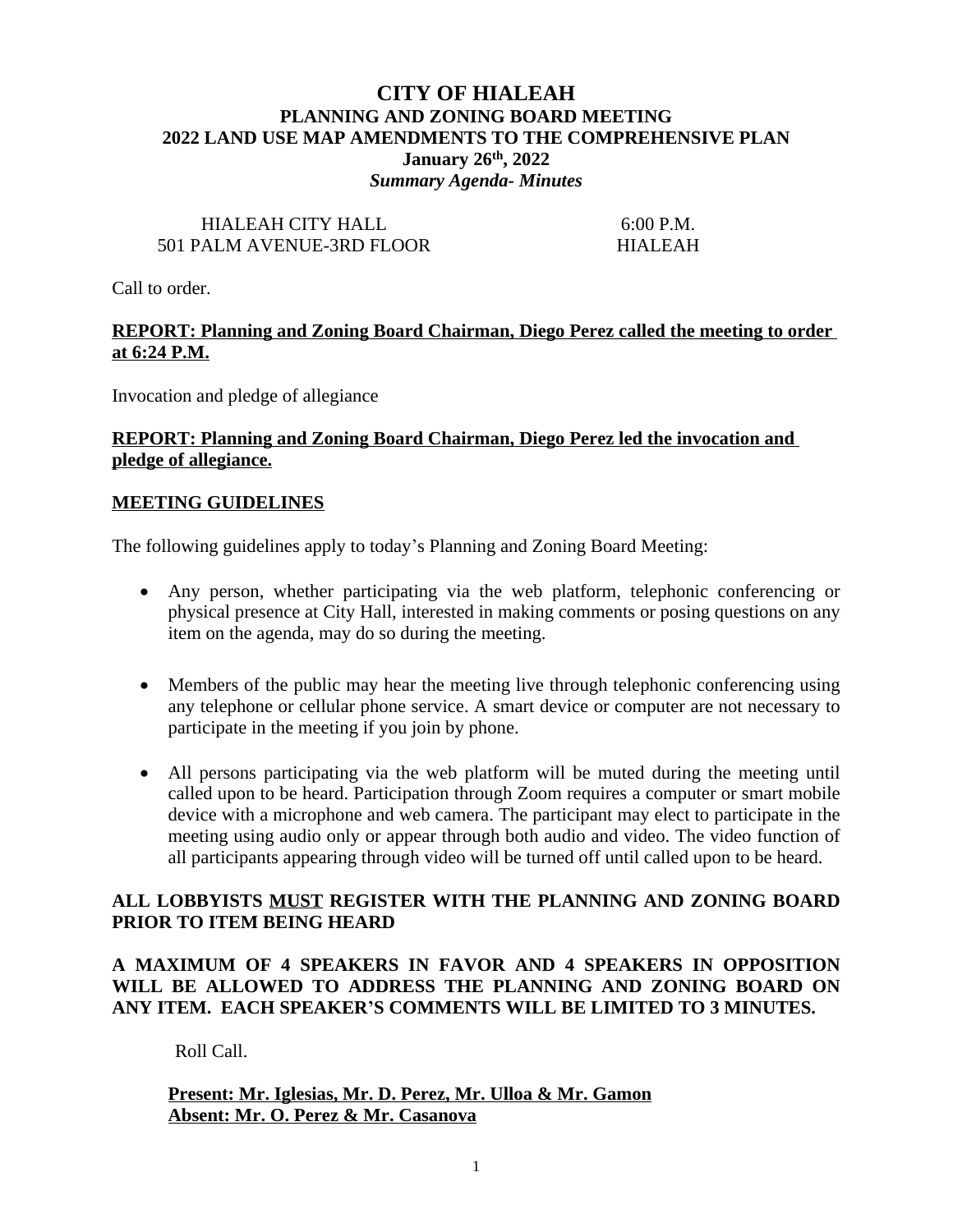# **ADMINISTRATION OF OATH TO ALL APPLICANTS AND ANYONE WHO WILL BE SPEAKING BEFORE THE BOARD ON ANY ITEM.**

SUMMARY MINUTES, OR A COPY OF THE AUDIO FILE OF THE PROCEEDINGS BEFORE THE PLANNING AND ZONING BOARD, SHALL BE PREPARED AND SUBMITTED TO THE CITY COUNCIL BEFORE ITS HEARING.

## **THE PLANNING AND ZONING BOARD RECOMMENDATIONS FOR THE FOLLOWING PUBLIC HEARING REQUESTS WILL BE HEARD BY THE CITY COUNCIL, AT ITS SCHEDULED MEETING OF TUESDAY, FEBRUARY 8TH, 2022.**

**LU-1. Small Scale Amendment** from Residential Office to Commercial. Properties located at **4915 E Palm Court, 4935 E Palm Court, 4910 East 1st Avenue & 4930 East 1st Avenue,** Hialeah zoned R-1 (One-Family District) and RO (Residential Office). **Applicant: JCM Medical Services Inc. Planner's recommendation: Approval**

**Motion to Approve: Mr. Iglesias; Second: Mr. Ulloa Motion Approved: 4-0-2 with board members Mr. O. Perez and Mr. Casanova absent.**

### *Item approved*

**LU-2. Small Scale Amendment** from Low Density Residential to Medium Density Residential. Property located at **1451 West 29th Street**, Hialeah, zoned R-3-3 (Multiple-Family District).  **Applicant: Javier L. Vazquez, Esq.**

**Planner's recommendation: Approval**

**Motion to Approve: Mr. Iglesias; Second: Mr. Gamon Motion Approved: 4-0-2 with board members Mr. O. Perez and Mr. Casanova absent.** 

### *Item approved*

**LU-3. Small Scale Amendment** from Low Density Residential to Medium Density Residential. Property located at **541 East 22nd Street**, Hialeah, zoned R-1 (One-Family District).  **Applicant: Ricardo Hernandez and Maria Hernandez Planner's recommendation: Approval**

**Motion to Approve: Mr. Iglesias; Second: Mr. Gamon Motion Approved: 4-0-2 with board members Mr. O. Perez and Mr. Casanova absent.** 

## *Item approved*

**LU-4. Small Scale Amendment** from Residential Office to Commercial.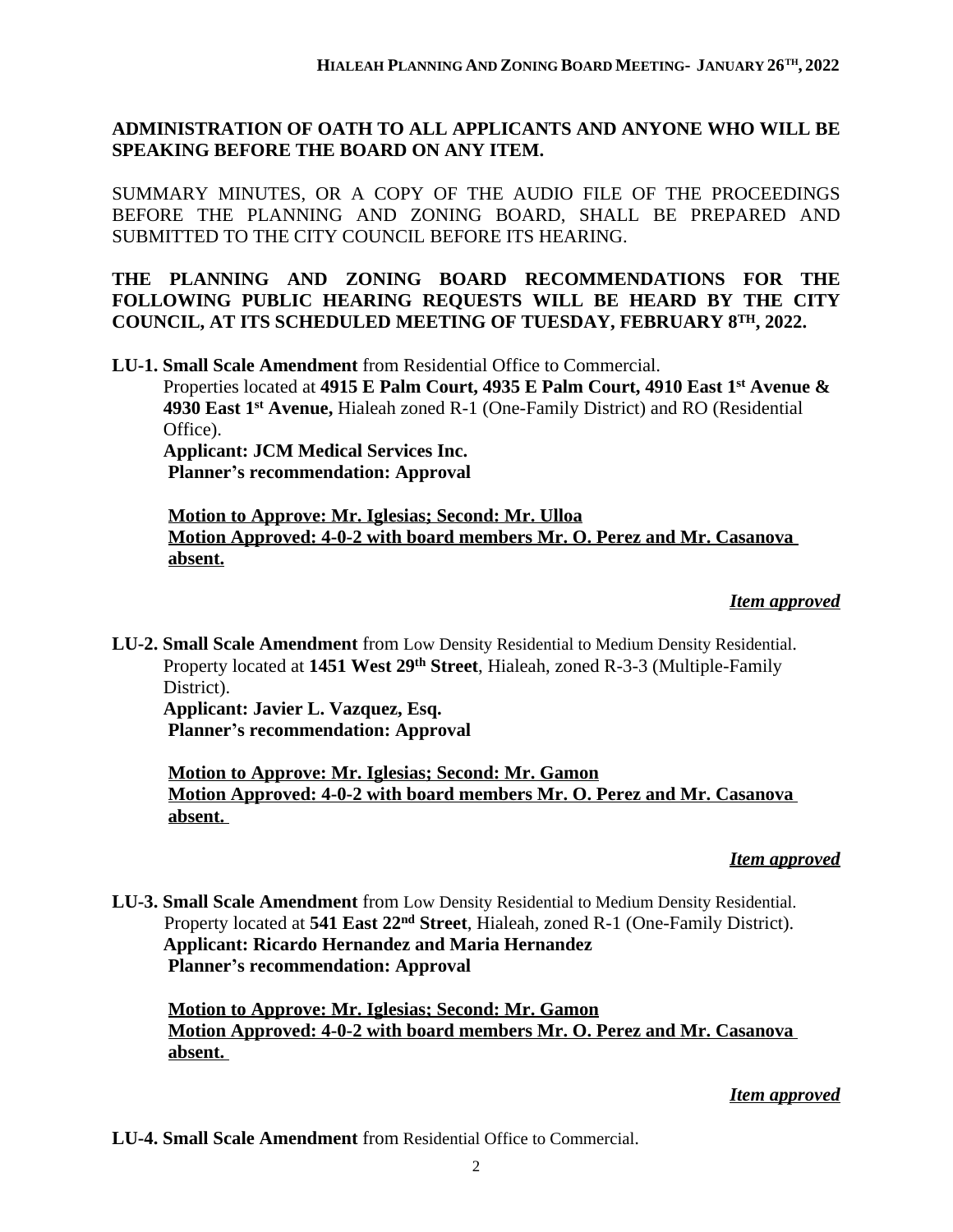### **HIALEAH PLANNING AND ZONING BOARD MEETING- JANUARY 26TH , 2022**

 Property located at **301 East 49th Street**, Hialeah, zoned R-1 (One-Family District).  **Applicant: Manny Reus Planner's recommendation: Approval**

**Motion to Approve: Mr. Ulloa; Second: Mr. Iglesias Motion Approved: 4-0-2 with board members Mr. O. Perez and Mr. Casanova absent.** 

*Item approved*

## **CITY OF HIALEAH PLANNING AND ZONING BOARD MEETING**

1. Approval of Planning and Zoning Board Summary Agenda of January 12<sup>th</sup>, 2022 as submitted.

## **Motion to Approve: Mr. Iglesias; Second: Mr. Ulloa Motion Approved: 4-0-2 with board members Mr. O. Perez and Mr. Casanova absent.**

## *Item approved*

SUMMARY MINUTES, OR A COPY OF THE AUDIO FILE OF THE PROCEEDINGS BEFORE THE PLANNING AND ZONING BOARD, SHALL BE PREPARED AND SUBMITTED TO THE CITY COUNCIL BEFORE ITS HEARING.

## **THE PLANNING AND ZONING BOARD RECOMMENDATIONS FOR THE FOLLOWING PUBLIC HEARING REQUESTS WILL BE HEARD BY THE CITY COUNCIL, AT ITS SCHEDULED MEETING OF TUESDAY, FEBRUARY 8TH, 2022.**

**2.** ORDINANCE OF THE MAYOR AND THE CITY COUNCIL OF THE CITY OF HIALEAH, FLORIDA, AMENDING CHAPTER 98 ENTITLED "ZONING", ARTICLE VII ENTITLED "CONCURRENCY MANAGEMENT SYSTEM", DIVISION 1 "GENERALLY", CREATING SECTIONS 98-2397 - 98-2400"; REPEALING ALL ORDINANCES OR PARTS OF ORDINANCES IN CONFLICT HEREWITH; PROVIDING PENALTIES FOR VIOLATION HEREOF; PROVIDING FOR A SEVERABILITY CLAUSE; PROVIDING FOR INCLUSION IN THE CODE; AND PROVIDING FOR AN EFFECTIVE DATE.

## **Motion to Approve: Mr. Iglesias; Second: Mr. Ulloa Motion Approved: 4-0-2 with board members Mr. O. Perez and Mr. Casanova absent.**

### *Item approved*

**3.** ORDINANCE OF THE MAYOR AND THE CITY COUNCIL OF THE CITY OF HIALEAH, FLORIDA AMENDING CHAPTER 98 ENTITLED "ZONING",